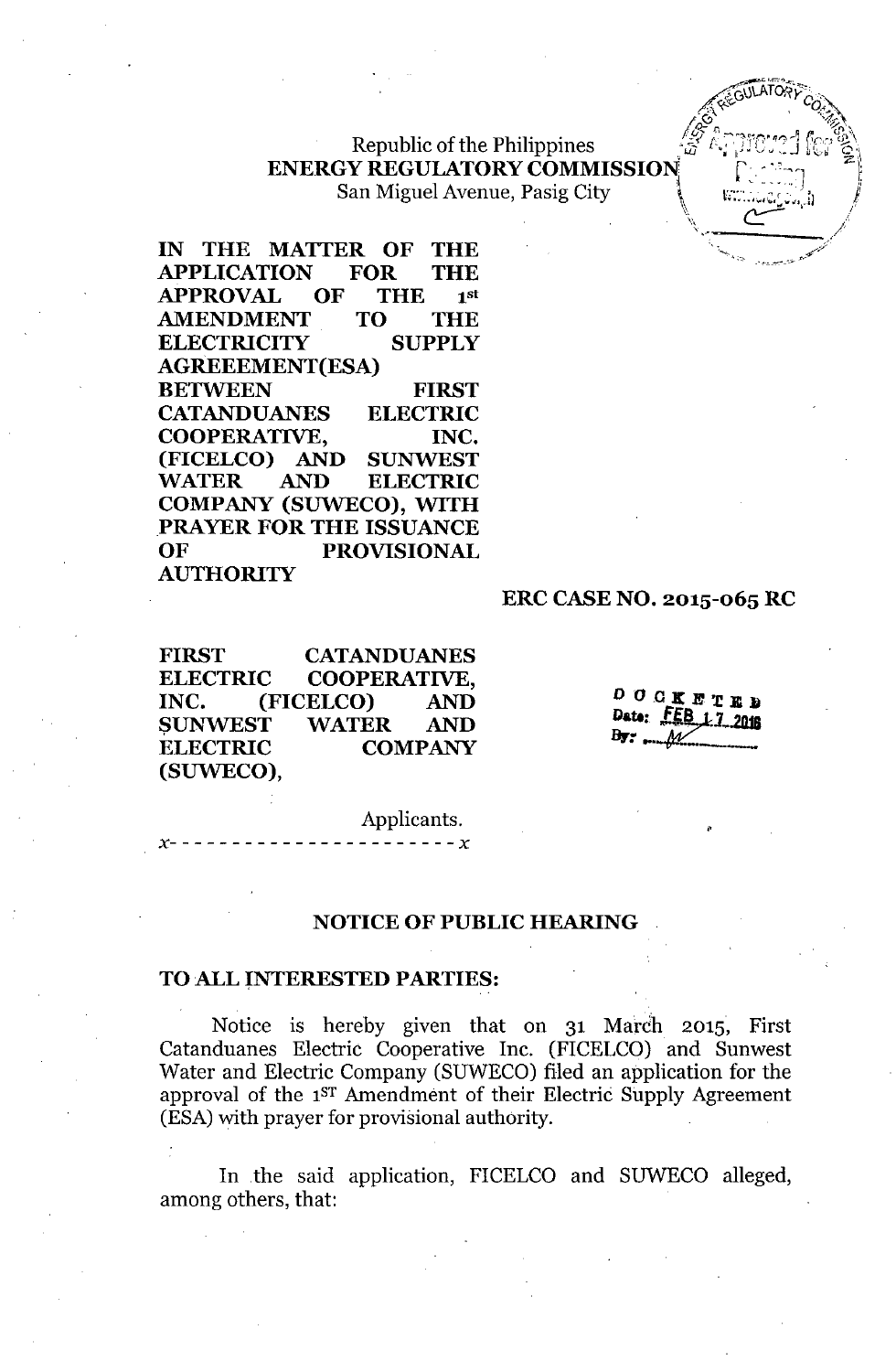# **THE APPLICANTS**

- 1. Applicant FICELCO is a non-stock, non-profit rural electric cooperative duly organized and existing under the laws of the Republic of the Philippines, with principal office at Marinawa, Bato, Catanduanes.
- 2. Applicant FICELCO is a holder of an exclusive franchise to operate an electric light and power service in the Municipalities of Bagamanoc, Baras, Bato, Caramoan, Gigmoto, Pandan, Panganiban, San Andres, San Miguel, Viga and Virac, all in the Province of Catanduanes (the Franchise Area).
- 3. Applicant SUWECO is a corporation duly organized and existing under Philippine laws with principal office address at Embarcadero de Legaspi, Port Area, Legazpi City. Copy of SUWECO's Amended Articles of Incorporation, Certificate of Filing of Amended Articles of Incorporation and the General Information Sheet are hereto attached as Annexes *"A", "A-I"* and *"A-2",* respectively;
- 4. The Parties may be served with orders and other processes of this Honorable Commission through the undersigned counsel.

### NATURE AND SCOPE OF THE **APPLICATION**

- 5. The aforementioned parties are jointly filing the instant Application for the approval of the 1st AMENDMENT TO THE ESA (hereafter "1st Amendment") with a prayer for the issuance of Provisional Authority pursuant to Rules 14 and 20 (B) of the ERC Rules of Practice and Procedure. Copy of the ESA and the 1st Amendment are attached hereto as Annexes "B" and "B-l".
- 6. The 1st Amendment between SUWECO and FICELCO provides for new Plant Factors for the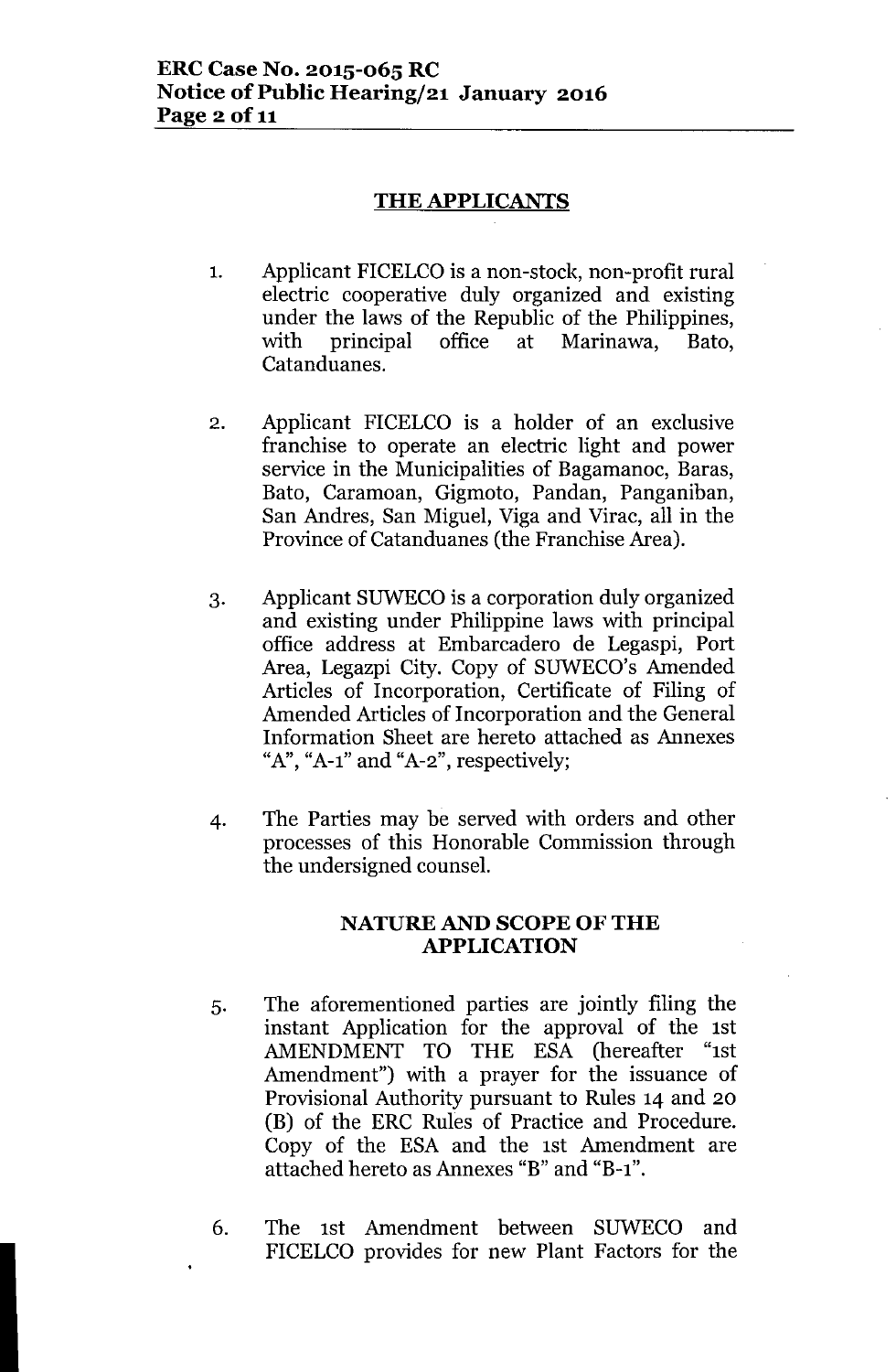### **ERC Case No. 2015-065 RC Notice** of Public **Hearing/21 January 2016 Page 3** of 11

Solong Minihydro Power Plant (MHP), Hitoma 01 MHP, Capipian MHP and Hitoma 02 MHP which are the MHP's subject of the ESA. This is in line with the experience of SUWECO with the Solong MHP and Hitoma 01 MHP wherein it failed to reach the projected plant capacity factors due to lack of water to run the MHP's. It also provides for the installation and commissioning of additional diesel-fueled power generators to provide for the power supply requirements of FICELCO until Hitoma 02 MHP and Capipian MHP becomes operational.

### **COMPLIANCE WITH PRE-FILING REQUIREMENTS - RULE 6, ERC RULES**

- 7. In compliance with Rule 6 of the ERC Rules of Practice and Procedure, Applicants have furnished the legislative bodies of each of the local government units where they principally operate a copy of the present Application with all its annexes and accompanying documents. Proofs of receipt by the legislative bodies of the City of Legaspi, the Province of Albay, the Municipality of Bato and the Province of Catanduanes, are attached hereto as Annexes "C", "C-1","C-2"and "C-3", respectively.
- 8. Furthermore, Applicants have caused the publication of the present Application in its entirety in a newspaper of general circulation within the franchise area. Copies of the newspaper and corresponding affidavit of publication are attached hereto as Annexes "D" and "D-1," respectively.

### **PRELIMINARY FACTS**

9. At present, there is insufficient supply of power in the Province of Catanduanes. Copies of FICELCO's Distribution Development Program, 2014 Projected Monthly Peak Demand, Daily Load Curve for the month of October 2014 and List of FICELCO's current power suppliers are hereto attached as Annexes  $E''$ , "E-1",  $E^{-2}$ " and "E-3", respectively.

I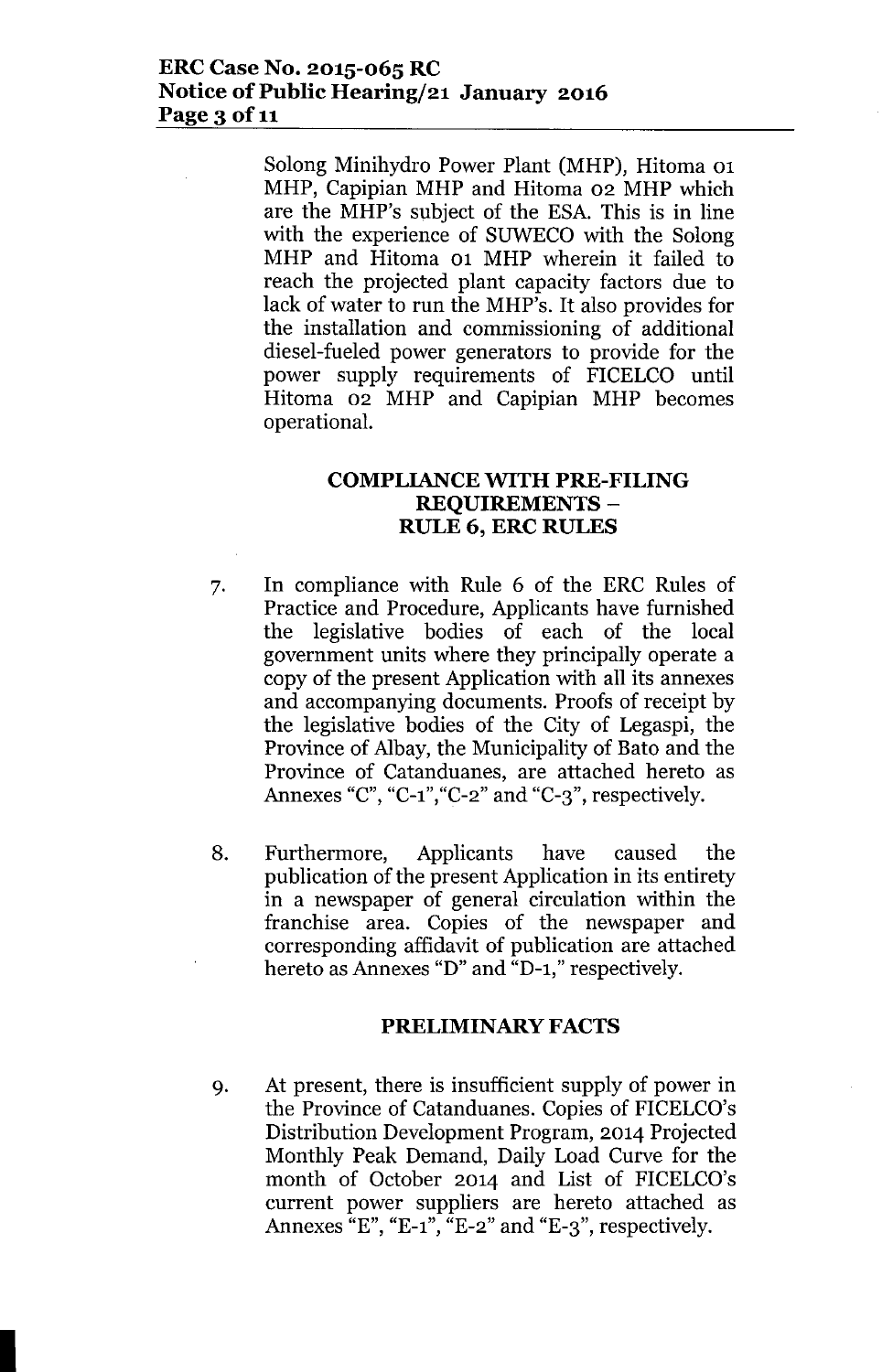# **ERCCase No. 2015-065 RC Notice of Public Hearing/21 January 2016 Page 4 of 11**

- 10. In view of this prevailing situation, there is an insistent demand from FICELCO and the Catandunganons to modify and clarify the terms of the ESA. This is to continuously ensure good operating condition and deliver electricity of up to 7.9 MW in a safe and reliable manner to the Catandunganons and augment FICELCO's emergency power requirements.
- 11. To be able to comply with the demands of FICELCO's member consumers SUWECO and FICELCO executed the 1st Amendment to the Electricity Supply Agreement (ESA) on June 2S, 2014.
- 12. The parties then informed the Department of Energy (DOE) of the planned diesel power plant as embodied in the 1st Amendment and the latter issued a Certificate of Endorsement stating that the planned SMW Solong Diesel Power Plant is consistent with the Missionary Electrification Development Plan (MEDP) of the government. Copy of the Certificate of Endorsement is herein attached as Annex "F".
- 13. The additional energy to be sourced from the said SMW Solong Diesel Power Plant is projected to alleviate the insufficient power supply within the franchise area of FICELCO which is currently causing substantial economic losses and severe disruptions in the day-to-day activities of the consumers within the franchise area of FICELCO.
- 14. There will be no increase in the rates currently charged to FICELCO consumers as a result of the operation of the SMW Solong Diesel Power Plant because electricity fees to be charged to FICELCO under the 1st Amendment will remain to be the Subsidized Approved Generation Rate (SAGR).
- IS. In case however that the True Cost of Generation Rate (TCGR) of SUWECO exceeds the SAGR then the difference thereto shall be charge against the Universal Charge-Missionary Electrification (UC-ME) Subsidy.

I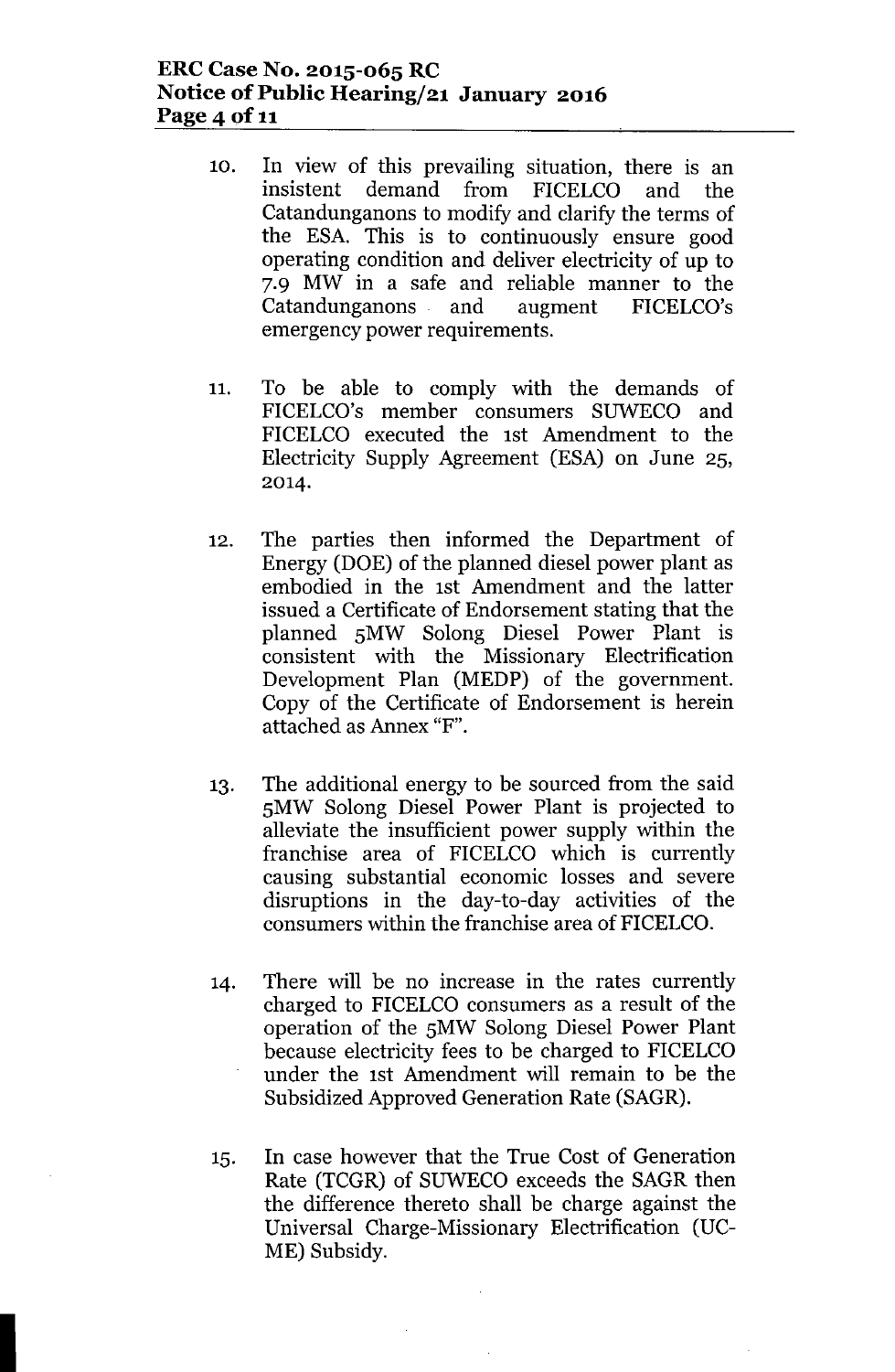# ABSTRACT OF THE 1st AMENDMENT TO **THE ESA** AND RELATED INFORMATION

- 16. The parties desire to clarify, modify and add to the terms provided in the ESA thus, they entered into a 1st Amendment to the ESAon 25 June 2014.
- 17. Power Plant Capacity. The Parties agreed to include the installation and commissioning of additional diesel-fueled power generators with a gross maximum capacity of 4-4MW plus 600 kW, 80% rated capacity and an estimated annual contracted energy of 31,536,000 kWh.
- 18. Period of Operation. It is understood that the 5MW Solong Diesel Power Plant shall be in operation pending the completion, delivery and full operation of the Capipian MHP and Hitoma 02 MHP. Upon delivery and full operation of the Capipian and Hitoma 02 power plants the diesel-fueled power generators shall only be used to augment any power deficiency in the province of Catanduanes.
- 19. Completion date of the Capipian MHP and Hitoma 02 MHP. SUWECO is obliged to deliver the Capipian Mini-hydro Power Plant by 2018 and the Hitoma 02 Mini hydro Power Plant 4 years from the delivery of the Capipian MHP at full energy capacity of 4,175 kW.
- 20. Amount of Contracted Energy. It is agreed by the parties that all power generated from the 5MW Solong Diesel Power Plant shall be purchased by FICELCO. FICELCO requires SUWECO to deliver an annual contracted energy of 31, 536,000 kWh.
- 21. In connection with this planned 5MW Solong Diesel Power Plant, SUWECO was issued an Environmental Compliance Certificate (ECC) by the Department of Environment Natural Resources (DENR). A copy of the ECC issued to SUWECO is herein attached as Annex "G". SUWECO in relation to said project also filed an Application for the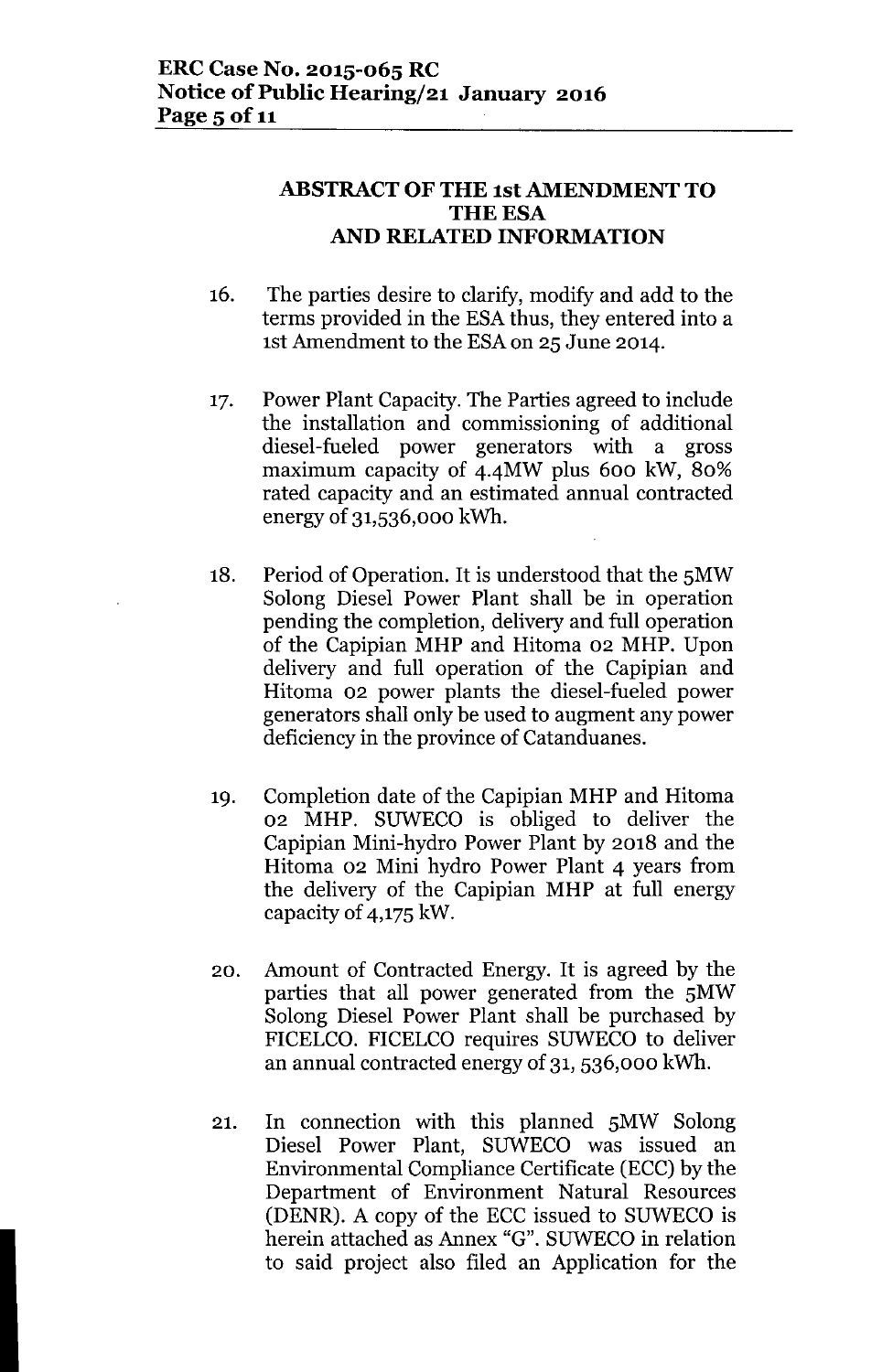issuance of Certificate of Compliance with the Energy Regulatory Commission (ERC). A copy of the Application is hereto attached as Annex "H".

22. Electricity Fees for the SMW Solong Diesel Power Plant. The Computation of the Total Fees for the Interim Diesel Power Plant shall be as follows:

> 1.Total Electricity Fees.The Total Electricity Fees for the supply of power by **SUWECO** shall be the sum of the Capacity Fee, the Local o & M Fee, the Foreign 0& M Fee, Lube Oil Charge and the Fuel Charge.

> $(TEF = CF + Local O & M Free + Foreign O & M)$ Fee + Lube Oil Charge + Fuel Charge).

The parties agree that in case where the TRUE COST GENERATION RATE (TCGR) of SUWECO is higher than the SUBSIDIZED APPROVED GENERATION RATE (SAGR) determined by the Energy Regulatory Commission, then SUWECO shall be allowed to recover the difference between the TCGR and the SAGR from the UC/ME Subsidy.

2.Capacity Fee. The monthly Capacity Fee shall be **PhP2.94/kwh** of Delivered Energy per month during the entire cooperation period subject to adjustment from time to time upon agreement of the parties and approval of the Energy Regulatory Commission.

3.Local 0 & M Fee.The monthly Local Operation & Maintenance Fee shall be **PhPo.8q/kwh** of Delivered Energy per month during the entire cooperation period subject to adjustment from time to time upon agreement of the parties and approval of the Energy Regulatory Commission.

4.Foreign 0 & M Fee.The monthly Foreign Operation and Maintenance Fee shall be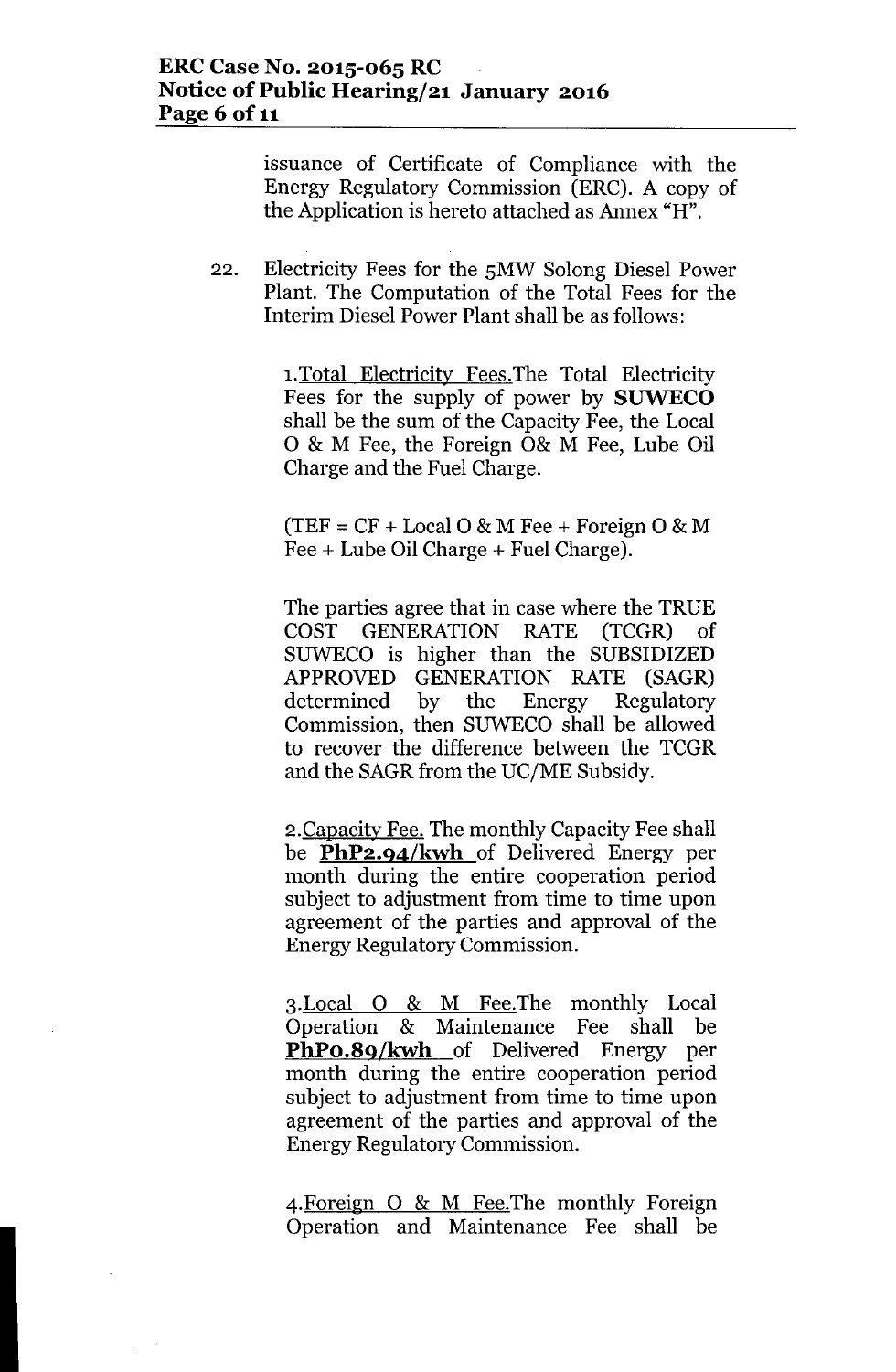computed in accordance with the following formula:

### FOMF=FOMR X DE X CPI current / CPI base

*VVhere:*

FOMF Foreign Operation and Maintenance Fee

FOMR Foreign operation and maintenance rate of **PhpO.71/kwh**

DE Delivered Energy

CPI current- The latest Philippine Consumer Price Index as published by the NSO applicable during the Billing Period.

CPI base- The Philippine Consumer Price Index as published by the NSO for the month at the time of signing of the First Addendum.

5.Lube Oil Charge.The monthly Lube Oil Charge shall be computed in accordance with the following formula:

LOC= SE X LOC/kWhr. LOC/kWhr= GLOR X ALOC

*VVhere:*

Lube Oil Charge Lube Oil Charge per Kilowatt-LOC LOC/kWhr. Hour DE Delivered energy GLOR Guaranteed Lube Oil **Consumption Rate of o.oo1 liter/kWh** ALOC Actual Lube Oil Cost

6.Fuel Charge.The monthly Fuel Charge shall be computed in accordance with the following formula:

 $FC = DE X FC/kWhr.$  $FC/kWhr = GFCR X AFC$ 

*VVhere:*

FC Fuel Charge FC/kWhr. Fuel Charge per Kilowatt-Hour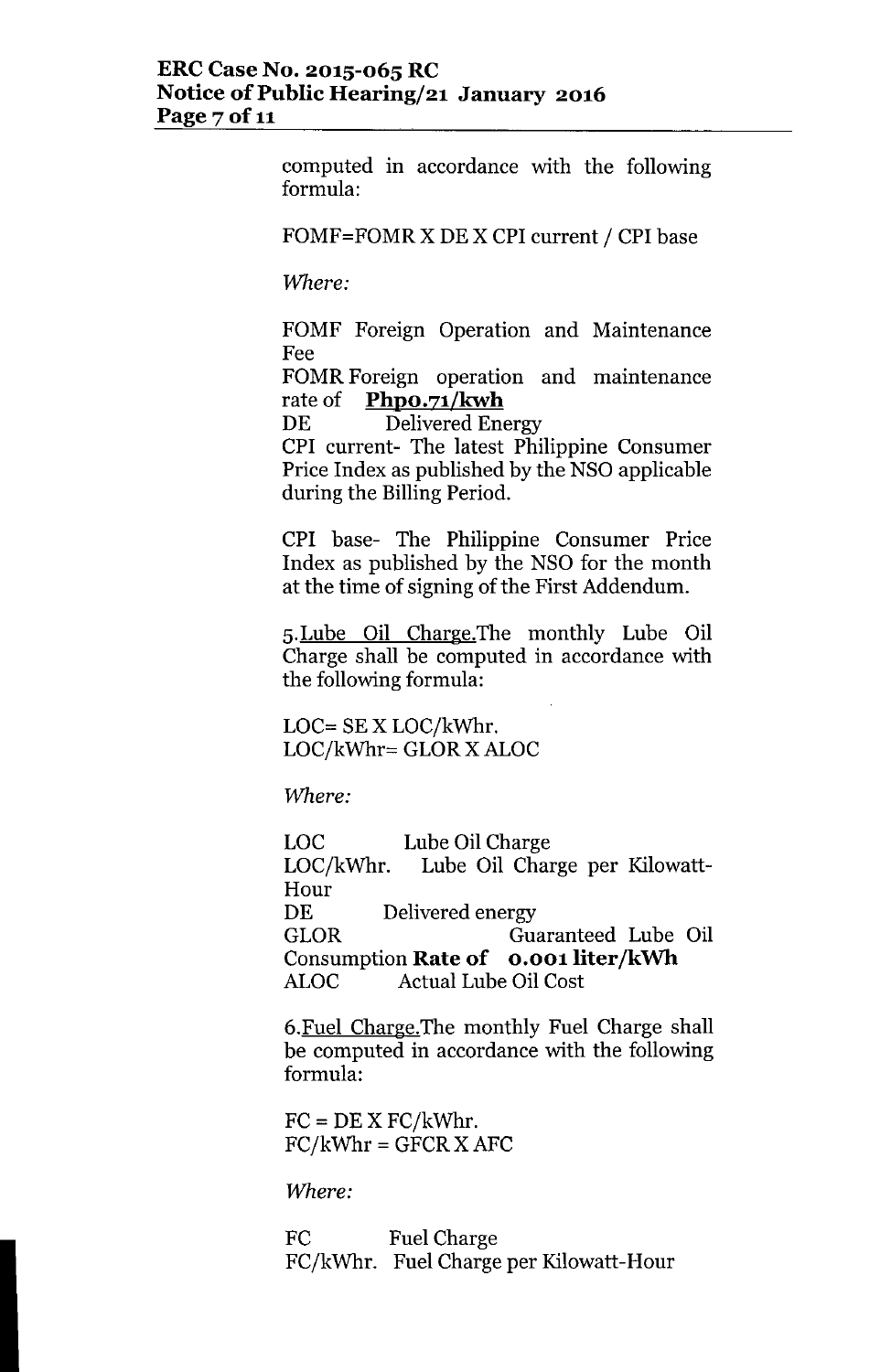DE Delivered Energy GFCR Guaranteed Fuel Consumption Rate of **0.280 liter/kWh** AFC Average Actual Fuel Cost in Pesos per liter

- 23. Project Cost. The total capital cost of the 5MW Solong Diesel Power Plant is estimated at P138,080,422.1O. Copy of the detailed breakdown of the total project cost is hereto attached as Annex **"I".**
- 24. Diesel-Fueled Power Plant. The 5MW Solong Diesel Power Plant will consist of four (4) KTA50-G3 Diesel Engine plus one 600 kW diesel engine. Copies of the General Plant Description, KTAso-G3 RP Connect Price Quotation, Purchase Order No.<br>SWC00323 issued to Bussbarr Corporation.  $SWCo<sub>0323</sub>$  issued to Bussbarr Cummins-KTA38-AA19-GCA RP Connect Price Quotation and 750 kVA D-2 Power Genset NOVOsol Power Price Quotation are hereto attached as Annexes "J", "J-1", "J-2" , "J-3" and "J-4", respectively.
- 25. Debt-Equity Ratio and Weighted Average Cost of Capital (WACC) - The cost of the 5MW Solong Diesel Power Plant will be funded through loans and equity. The indicative debt-equity ratio for the project is 70:30 and the Pre-tax Weighted Average Cost of Capital (WACC) is  $13.23571\%$ . A copy of the Bank Terms and Conditions, Amortization Schedule and the computation of WACC are hereto attached as Annexes "K", "K-1" and "K-2", respectively.
- 26. Working Capital. The working capital allotted for sixty (60) days of operation for the 5MW Solong Diesel Power Plant is P43,312,647.31. A copy of the detailed computation of the working capital is hereto attached as Annex "L".
- 27. Using these estimated project costs, Applicants were able to justify the Capacity Fee stipulated under the 1st Amendment. It is worthy to note that the computed Capacity Fee is higher than the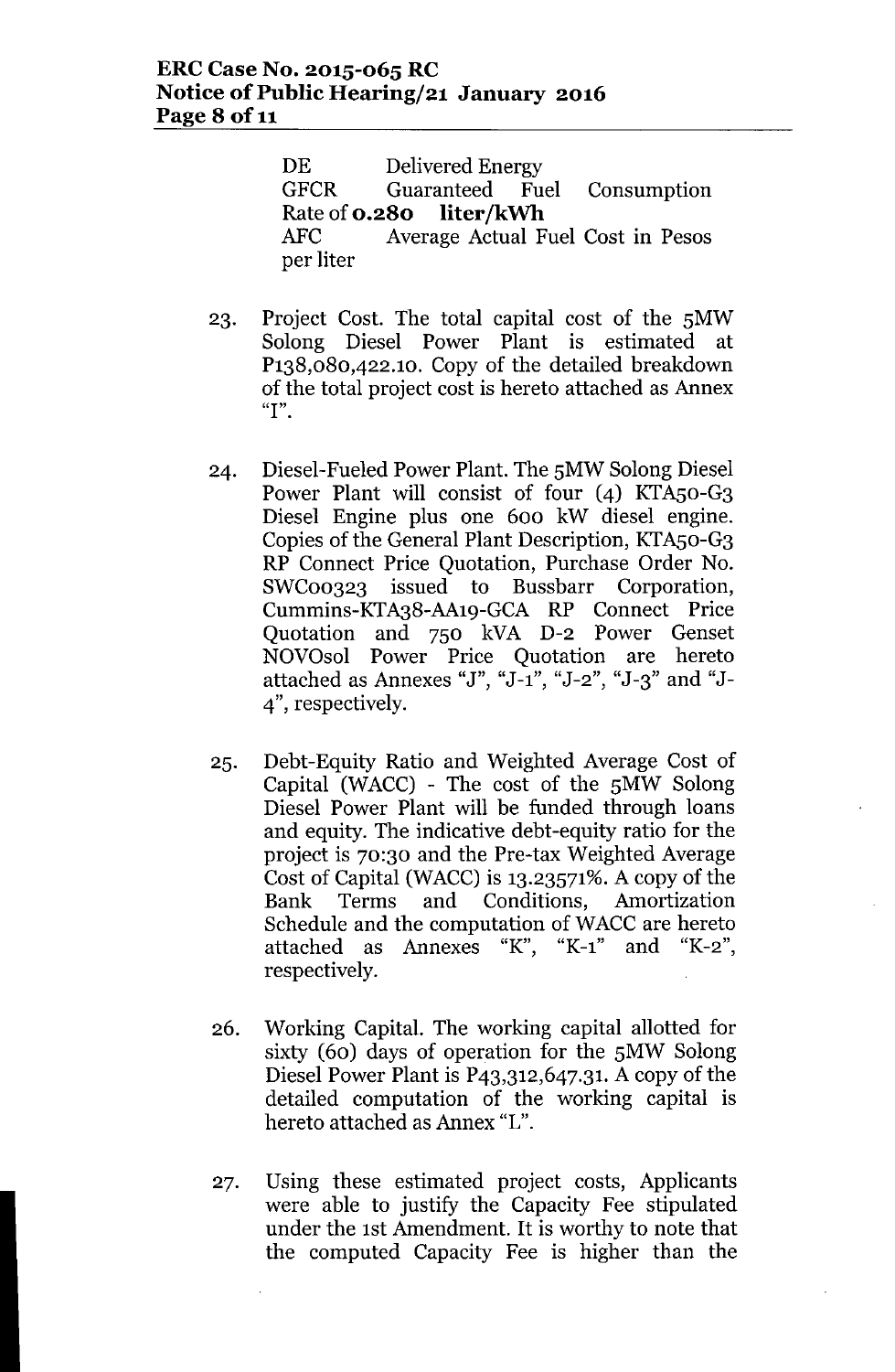# **ERCCase No. 2015-065 RC Notice** of Public **Hearing/21 January 2016 Page** 9 of 11

Capacity Fee stipulated under Annex "A" of the 1st Amendment. Copy of the Computation is hereto attached as Annex "M". Also, utilizing the projected Operations & Maintenance (O&M) expenses the Applicants were able to justify the stipulated Local O&M Fee (LOM) and Foreign O&M Fee (FOM) under the 1st Amendment. Copies of the computation of the LOM and FOM are hereto attached as Annexes "N" and "0", respectively.

# ALLEGATIONSIN SUPPORT OF THE PRAYER FOR PROVISIONALAUTHORITY

Joint Applicants replead the foregoing allegations and further state that:

- 28. There is a paramount relevance and urgent need for additional generating capacity in the Province of Catanduanes due to insufficiency of power supply resulting in numerous forced outages, to the substantial prejudice of the consumers of FICELCO. Thus, the urgent need to implement the 1st Amendment to the ESA.
- 29. To prevent delay in the implementation of the 1st Amendment to the ESA, a provisional authority is respectfully prayed for. An affidavit of merit in support of the prayer for provisional authority is hereto attached as Annex "P".
- 30. Clearly, therefore, public interest compels the immediate issuance of a provisional authority, subject to any provisional or final authority that may be subsequently issued by this Honorable Commission.

## PRAYER

WHEREFORE, premises considered, Joint Applicants. SUWECO and FICELCO respectfully pray that:

(a) Upon filing of the instant Application, and pending hearing thereon, an Order be issued: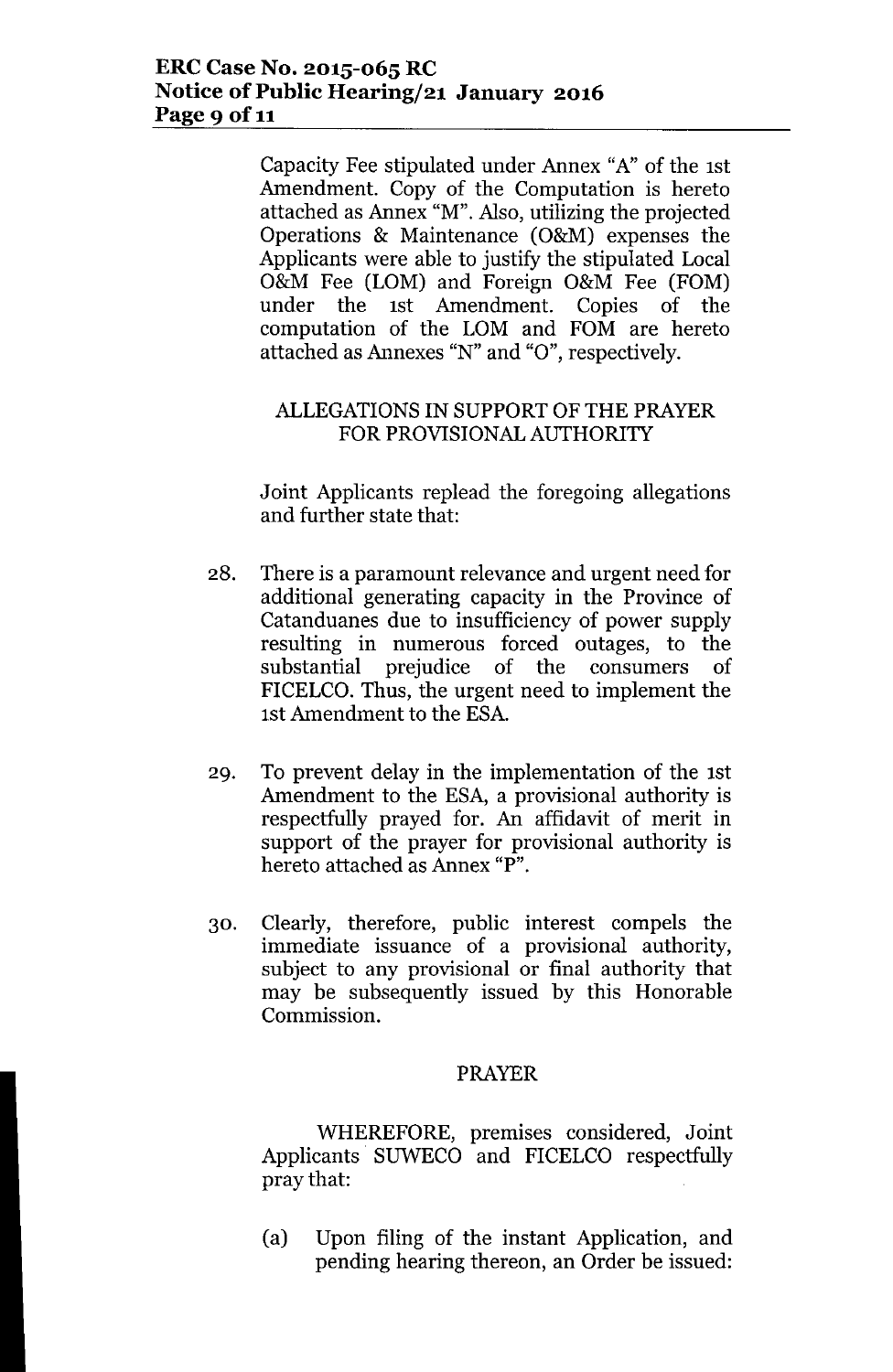(1) granting PROVISIONAL AUTHORITY to Joint Applicants for the implementation of the provisions of the 1st Amendment to the ESA; and (2) directing NPC-SPUG to pay the difference between the approved rate and the amount billed to FICELCO.

(b) After hearing on the merits, a Decision be rendered: (1) issuing a PERMANENT APPROVALof the said 1st Amendment to the ESA, including the rates set forth therein; and (2) directing NPC-SPUG to pay the difference between the approved rate and the amount billed to FICELCO.

# The Commission has set. the application for jurisdictional hearing, expository presentation, pre-trial conference and evidentiary hearing on **March 15, 2016 (Tuesday) at ten o'clock in the morning (10:00 A.M.) at FICELCO's Principal Office, Marinawa, Bato, Catanduanes.**

All persons who have an interest in the subject matter of the proceeding may become a party by filing, at least five (5) days prior to the initial hearing and subject to the requirements in the ERC's Rules of Practice and Procedure, a verified petition with the Commission giving the docket number and title of the proceeding and stating: (1) the petitioner's name and address; (2) the nature of petitioner's interest in the subject matter of the proceeding, and the way and manner in which such interest is affected by the issues involved in the proceeding; and (3) a statement of the relief desired.

All other persons who may want their views known to the Commission with respect to the subject matter of the proceeding may file their opposition to the application or comment thereon at any stage of the proceeding before the applicant concludes the presentation of its evidence. No particular form of opposition or comment is required, but the document, letter or writing should contain the name and address of such person and a concise statement of the opposition or comment and the grounds relied upon.

All such persons who may wish to have a copy of the application may request the applicant, prior to the date of the initial hearing, that they be furnished with a copy of the application. The applicant is hereby directed to furnish all those making such request with copies of the application and its attachments, subject to reimbursement of